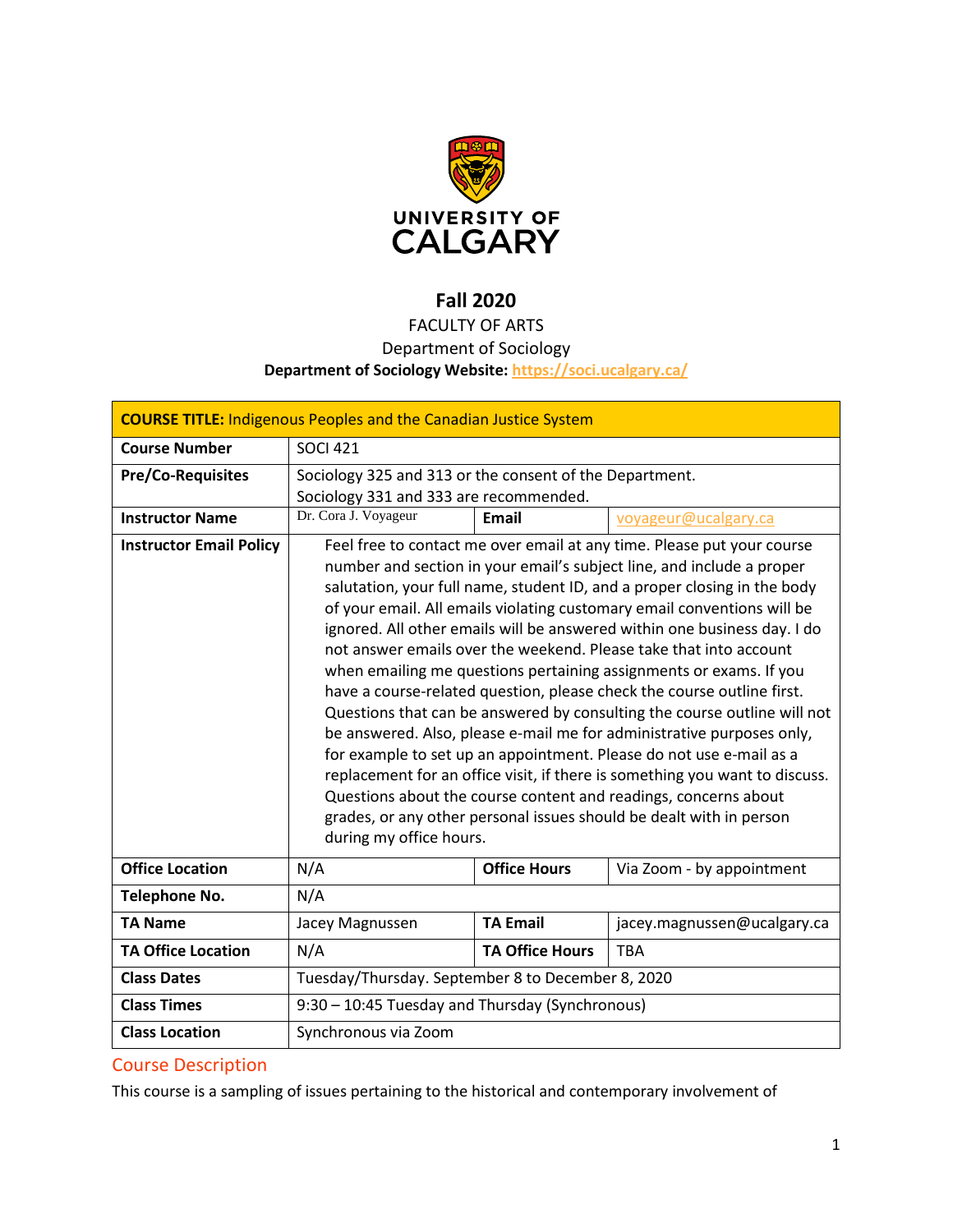Indigenous peoples both within and across Canada's justice systems. It is designed to introduce students to major structures, concepts, assumptions, research findings, legislation, policies, commissions, and court cases. Particular attention will be given to building connections between the historical and the contemporary impact of colonization in relation to Indigenous and settler-Canadian states. In addition, how attempts to indigenize the existing justice and alternative justice systems have impacted Indigenous peoples will also be examined

# Course Objectives/Learning Outcomes

1. To give students an overview of the demographic make-up of the Indigenous community in Canada.

2. To provide students with an overview of the social, legal and political position of the Indigenous community.

3. To examine the relationship of colonization to Indigenous peoples' involvement and overrepresentation within Canada's justice system.

4. To familiarize students with various aspects of Indigenous peoples' involvement with Canada's justice system.

5. To explore attempts to indigenize Canada's justice system.

6. To gain knowledge of benchmark Indigenous and Treaty Rights cases in Canada.

7. To discuss and remain aware of various Indigenous justice issues that may arise from time to time during the term.

# Course Format

Classes are synchronous and will combine several formats: text readings, guest lectures, videos, in-class assignments. I will cover some of the assigned readings in class and will also lecture from additional materials. Therefore, you are responsible for any assigned readings and they should be read prior to the class. This course uses synchronous lectures and classroom activities to supplement the course materials. You will be expected to participate in synchronous lectures and class activities on both Tuesday and Thursday classes from 9:30 to 10:45. Thursday's class will consist of readings, videos, and group activities. I will not post my lecture notes but PowerPoint materials will only be available to you on D2L for seven days (Tuesday to Monday). Class materials for Thursday's class will be available for only 24 hours (Thursday – Friday). Thursday classes will involve graded group work and you are expected to participate.

## Learning Resources

- 1. Monchalin, Lisa. 2016. The Colonial Problem: An Indigenous Perspective on Crime and Injustice in Canada. Toronto: University of Toronto Press. ISBN: 978-1442606623
- 2. Roach, Kent. 2019. Canadian Justice, Indigenous Justice: The Gerald Stanley and Colten Boushie Case. Montreal: McGill Queens University Press. ISBN: 978–0–7735–5638–6

# Learning Technologies and Requirements

In order to successfully engage in their learning experiences at the University of Calgary, students taking online, remote and blended courses are required to have reliable access to the following technology:

- A computer with a supported operating system, as well as the latest security, and malware updates;
- A current and updated web browser;
- Webcam (built-in or external);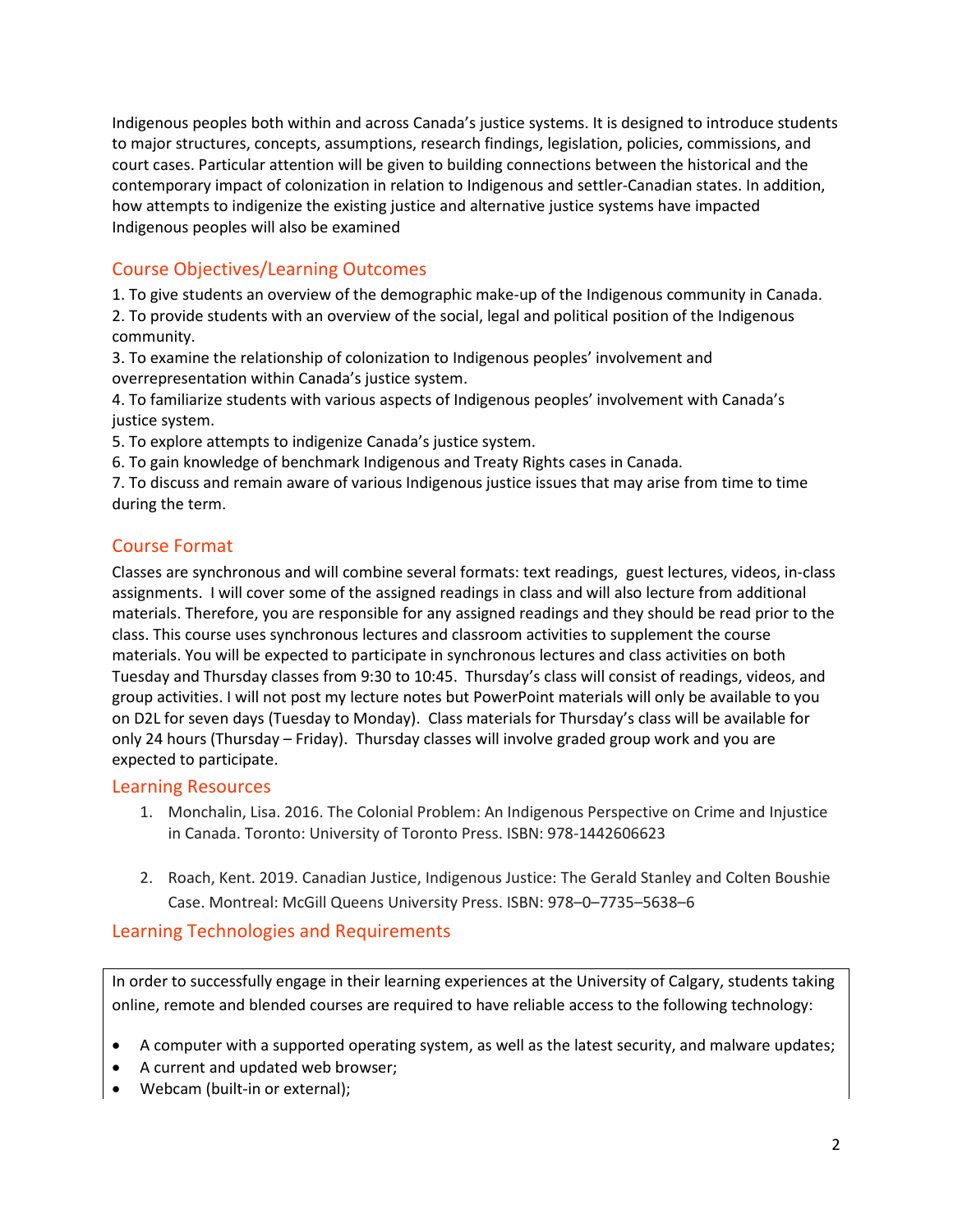- Microphone and speaker (built-in or external), or headset with microphone;
- Current antivirus and/or firewall software enabled;
- Broadband internet connection.

Most current laptops will have a built-in webcam, speaker and microphone.

#### Schedule of Lectures and Readings

**Note: Synchronous Classes on Tuesday via Zoom**

#### **Synchronous Classes with mandatory class activities on Thursday via Zoom**

| Week           | <b>Date</b>  | <b>Topic</b>                                                         | <b>Readings</b>         |
|----------------|--------------|----------------------------------------------------------------------|-------------------------|
| 1              | September 8  | Introduction                                                         | Monchalin 1             |
| $\overline{2}$ | September 15 | Who are the Indigenous People of Canada?                             | Monchalin 2             |
| 3              |              | September 22 The State and Indigenous Justice                        | Monchalin 3 & Roach 1   |
|                |              | Group presentations will begin today and continue to the end of term |                         |
| 4              | September 29 | Aboriginal Rights and Aboriginal Title                               | Monchalin 4,5 & Roach 2 |
| 5              | October 6    | Criminalization of the Indigenous Lifestyle                          | Monchalin 6, Roach 3    |
| 6              | October 13   | <b>Crime and Criminal Justice Statistics</b>                         | Monchalin 8 & Roach 4   |
| 7              | October 20   | Mid-term Exam (Tuesday)                                              | No Readings             |
| 8              | October 27   | Indigenizing the System: Policing                                    | Monchalin 9 & Roach 5   |
| 9              | November 3   | Indigenizing the System: The Courts                                  | Monchalin 11 & Roach 6  |
| 10             | November 10  | Restorative Justice Models/Sentencing                                | Monchalin 12 & Roach 7  |
| 11             | November 17  | <b>Reading Week</b>                                                  | No Readings             |
| 12             | November 24  | Indigenizing the System: Native Prisons                              | Roach 8                 |
| 13             | December 1   | Where do We go from here?                                            | Monchalin 13 & Roach 9  |
| 14             | December 8   | Course Review (Last Class)                                           | No Readings             |
|                |              |                                                                      |                         |

# Methods of Assessment and Grading Weights

Examinations 55%

There will be one mid-term examination and one take home final (essay) examination. The examinations will cover lectures, guest lectures, videos, class discussions, and assigned reading materials scheduled up to the exam. This means that students will also be responsible for readings and topics not covered in class.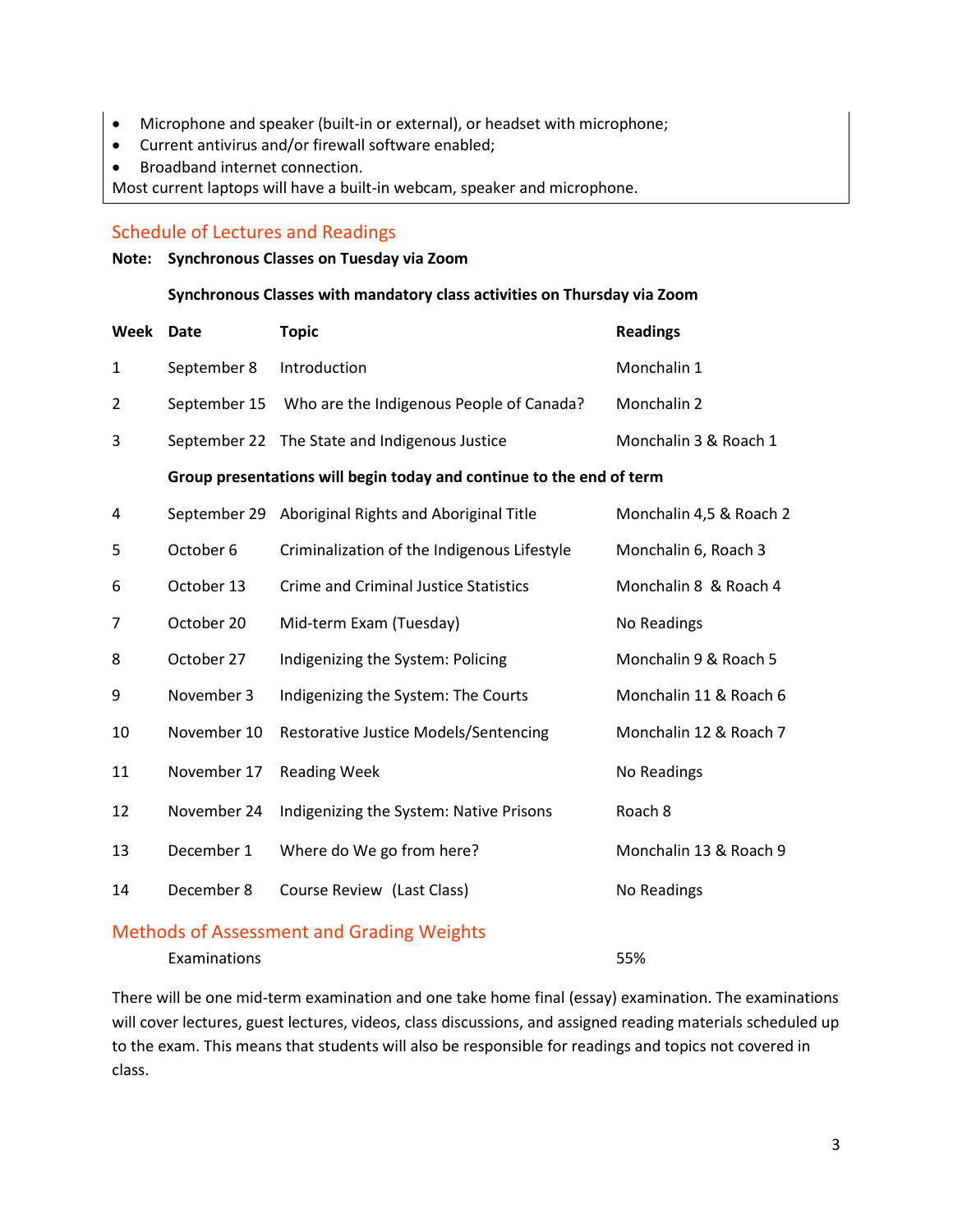The mid-term will be 60-minute examination and a combination of any or all of the following: multiple choice, true/false, definition, short answer and essay questions. This manner of testing allows the student to demonstrate varying methods of academic skill. I do not expect the student to rely solely on rote memory. I expect application, analysis, synthesis, and integration of course materials into your reasoned and concise written answers. Therefore, you must be specific rather than general in your responses. The short answer and long answer questions require a reasonable standard of writing. Poor spelling disjointed or incomplete sentences, poor grammar and punctuation, inadequate sentence and paragraph structure will only detract from the ideas you are trying to express and will negatively impact your mark. The mid-term exam will be accessible on D2L for 24 hours from 9:30 am on October 20 at 9:30 to October 21 at 9:30. When you access the mid-term exam on D2L, you will have 1.5 hours to complete it (from 9:30 to 11:00).

The exams are non-cumulative. This means that the mid-term will cover only materials from the first class to the class prior to the mid-term exam. The final exam will cover materials from the mid-term to the last day of class. Although the final exam is non-cumulative, students might find reviewing the midterm exam materials valuable in preparation for the final. In other words, do not forget everything you learned prior to the mid-term. Examination dates are strictly enforced.

The dates and assigned weights for exams are as follows:

| Mid-term (1.5-hour access via D2L for a 24-hour period) $Oct. 20 - 21 (9:30)$ |                       | 30 % |
|-------------------------------------------------------------------------------|-----------------------|------|
| Take Home Final (Essay) (7-days to complete)                                  | December 8-15 (10:30) | 25 % |

| Presentation | Assigned | 25 % |
|--------------|----------|------|
|              |          |      |

Students must make a 25-minute group presentation in class. The group presentation will be based on a chapter of the Kent Roach text, *Canadian Justice, Indigenous Justice: The Gerald Stanley and Colten Boushie case*. The presentation must deal with the key facts/points highlighted in the assigned chapter. You can provide supplementary materials (photographs, illustrations, maps, flowcharts, music, quizzes, timelines, analysis, etc.) to fellow students and then to lead a class discussion. Be brief and be creative!

#### *In-class Assignments* 20%

During the Thursday classes students will answer questions about the lectures and readings. Students will submit a group answer to the questions. Each of these submissions will be worth 5% each. You must be present in the Zoom breakout room to participant in these assignments/submissions and to receive a mark for that day. Your answers must be turned in at the end of the class with participating students' names and UCID numbers.

## Final Exam Information

Students will be given a take-home, final exam question on the last day of class – December 8, 2020. You will have one week to complete the essay exam and return it via D2L.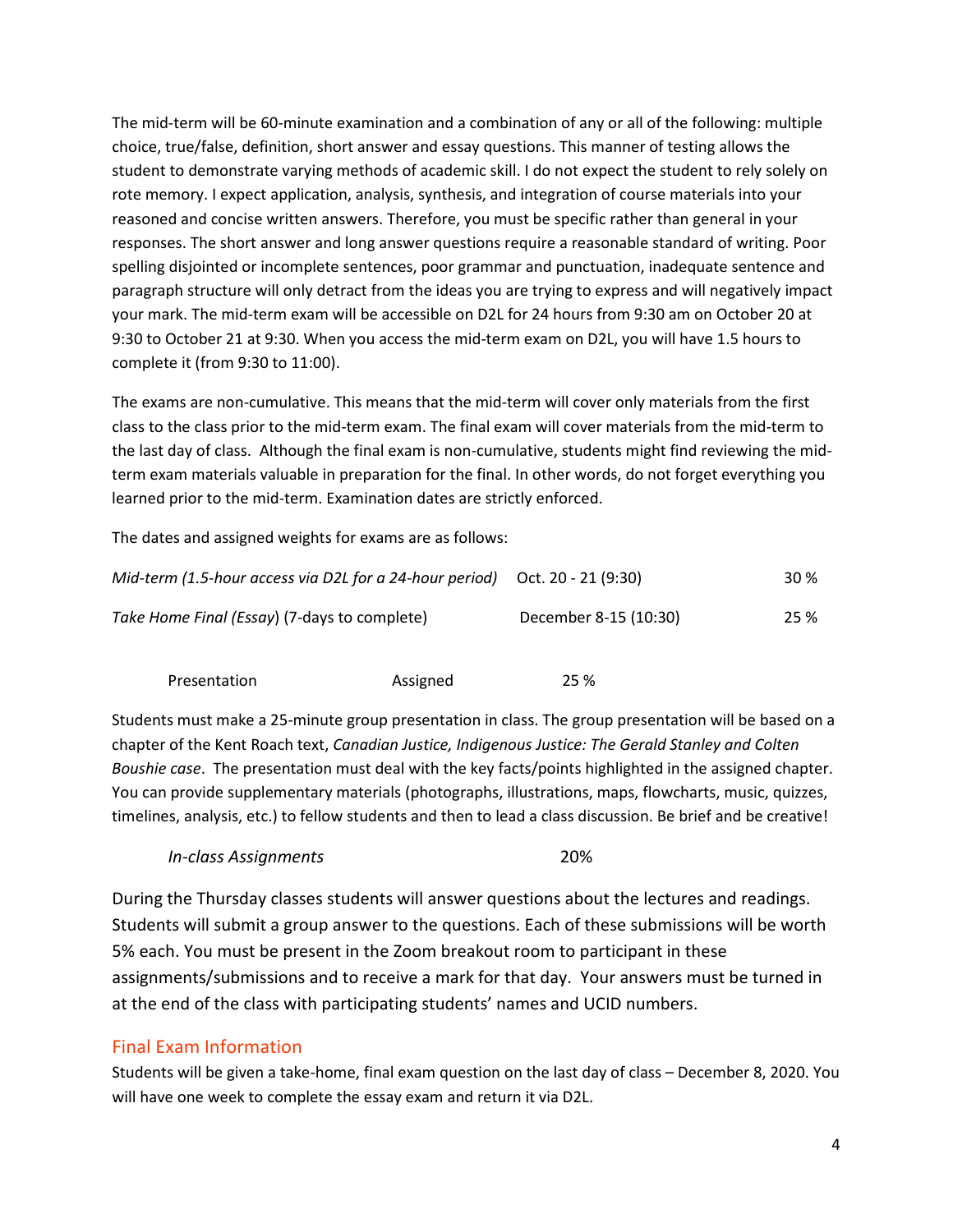# Grading Scale

Letter grades will be assigned and submitted to the registrar based on the following scale:

| Grade        | Percent range  | <b>Grade Point Value</b> | <b>Description</b>                                                                    |
|--------------|----------------|--------------------------|---------------------------------------------------------------------------------------|
| $A+$         | $96 - 100%$    | 4.0                      | Outstanding performance                                                               |
| A            | $90 - 95.99\%$ | 4.0                      | <b>Excellent performance</b>                                                          |
| А-           | $85 - 89.99%$  | 3.7                      | Approaching excellent performance                                                     |
| $B+$         | $80 - 84.99%$  | 3.3                      | Exceeding good performance                                                            |
| B            | 75 - 79.99%    | 3.0                      | Good performance                                                                      |
| <b>B-</b>    | $70 - 74.99%$  | 2.7                      | Approaching good performance                                                          |
| $C+$         | $67 - 69.99\%$ | 2.3                      | Exceeding satisfactory performance                                                    |
| $\mathsf{C}$ | $63 - 66.99\%$ | 2.0                      | Satisfactory performance                                                              |
| $C -$        | $59 - 62.99%$  | 1.7                      | Approaching satisfactory performance                                                  |
| D+           | $55 - 58.99%$  | 1.3                      | Marginal pass. Insufficient preparation for<br>subsequent courses in the same subject |
| D            | $50 - 54.99%$  | 1.0                      | Minimal Pass. Insufficient preparation for<br>subsequent courses in the same subject. |
| F            | <50%           | 0                        | Failure. Did not meet course requirements.                                            |

## Passing Grades

Receiving a grade in all components of this evaluation – including presentations and any in-class activities -- is mandatory to obtain a passing grade in this course. The minimum passing grade for this course is 50% or a "D" grade.

#### Absences and Deferrals

Students who miss class assessments (tests, participation activities, or other assignments) should inform their instructor as soon as possible. If the reason provided for the absence is acceptable, the instructor may decide that any arrangements made can take forms other than make-up tests or assignments. For example, the weight of a missed grade may be added to another assignment or test.

**Deferred Final Exam Form:** Please note that requests to defer a Registrar scheduled final exam are dealt with through the Registrar's Office. Further information can be found at: <https://www.ucalgary.ca/registrar/exams/deferred-exams>

**Deferred Term Work Form:** Deferral of term work past the end of a term requires a form to be filled out by the student and submitted, along with any supporting documentation, to the instructor. The form is available at:

<https://live-ucalgary.ucalgary.ca/sites/default/files/teams/14/deferral-of-term-work-2020.pdf>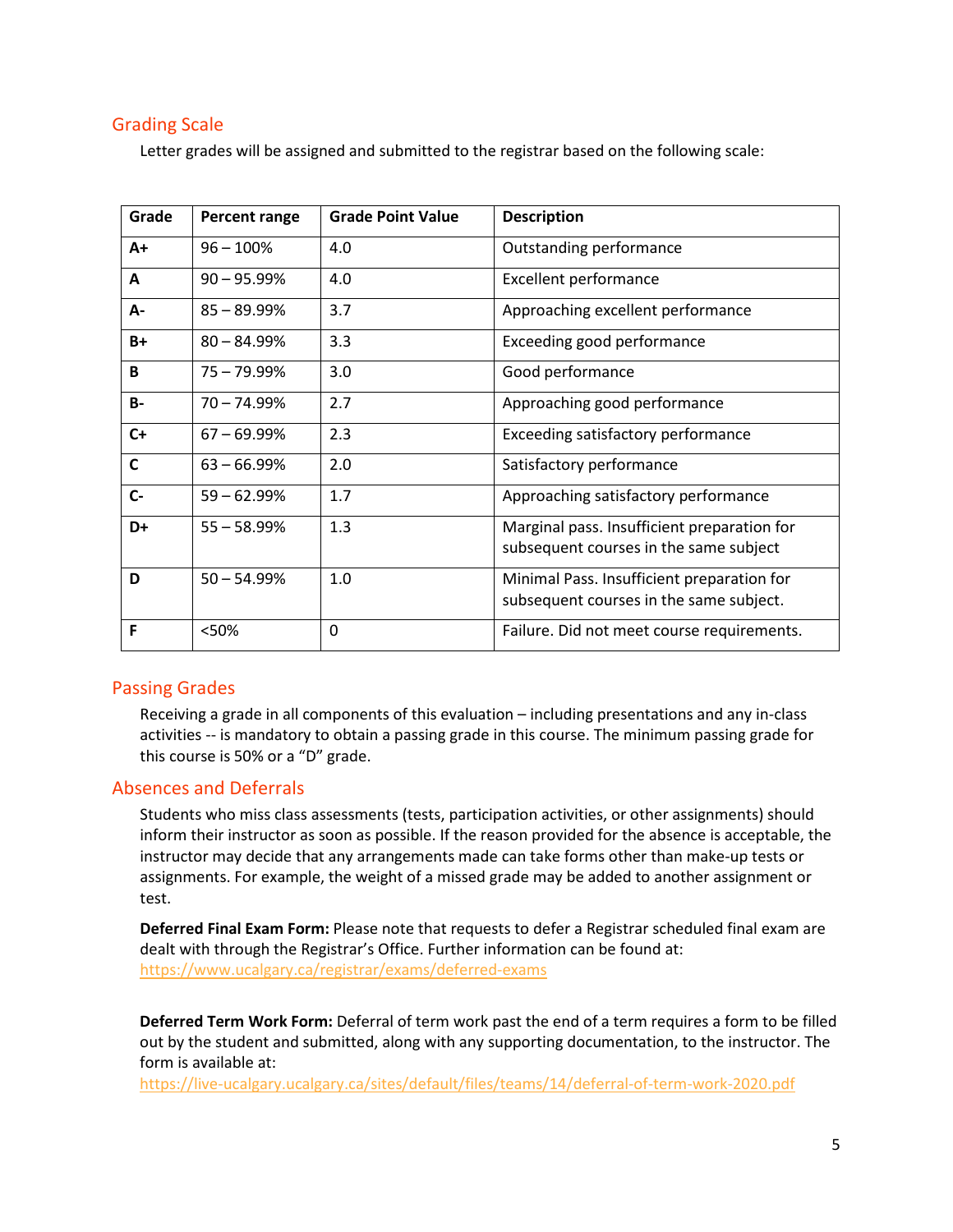Once an extension date has been agreed between instructor and student, the instructor will email the form to the Faculty of Arts Program Information Centre (ascarts@ucalgary.ca) for approval by the Associate Dean.

## Grade Reappraisal

Within two weeks of the date the exam/assignment is returned, students seeking reappraisal of examinations or assignments must submit a written response to the instructor explaining the basis for reconsideration of one's mark. The instructor will reconsider the grade assigned and will then book a time with the student to discuss his or her work and rationale. It should be noted that a reassessed grade may be raised, lowered, or remain the same.

# Handing in Papers, Assignments

- 1. The main Sociology Department office does not deal with any course-related matters. Please speak directly to your instructor.
- 2. **Protection of Privacy:** The Freedom of Information and Protection of Privacy (FOIPP) legislation does not allow students to retrieve any course material from public places. Anything that requires handing back will be returned directly during class or office hours. If students are unable to pick up their assignments from the instructor, they can provide the instructor with a stamped, self-addressed envelope to be used for the return of the assignment. Private information related to the individual student is treated with the utmost regard by the faculty at the University of Calgary
- 3. Final grades are not posted by the Sociology Department. They are only available online.

# Guidelines for Zoom Sessions (if applicable) (otherwise, delete this section)

Zoom is a video conferencing program that will allow us to meet at specific times for a "live" video conference, so that we can have the opportunity to meet each other virtually and discuss relevant course topics as a learning community.

To help ensure Zoom sessions are private, do not share the Zoom link or password with others, or on any social media platforms. Zoom links and passwords are only intended for students registered in the course. Zoom recordings and materials presented in Zoom, including any teaching materials, must not be shared, distributed or published without the instructor's permission.

The use of video conferencing programs relies on participants to act ethically, honestly and with integrity; and in accordance with the principles of fairness, good faith, and respect (as per the [Code of](https://www.ucalgary.ca/policies/files/policies/code-of-conduct.pdf)  [Conduct\)](https://www.ucalgary.ca/policies/files/policies/code-of-conduct.pdf). When entering Zoom or other video conferencing sessions (such as MS Teams), you play a role in helping create an effective, safe and respectful learning environment. Please be mindful of how your behaviour in these sessions may affect others. Participants are required to use names officially associated with their UCID (legal or preferred names listed in the Student Centre) when engaging in these activities. Instructors/moderators can remove those whose names do not appear on class rosters. Non-compliance may be investigated under relevant University of Calgary conduct policies (e.g [Student](https://ucalgary.ca/policies/files/policies/non-academic-misconduct-policy.pdf)  [Non-Academic Misconduct Policy\)](https://ucalgary.ca/policies/files/policies/non-academic-misconduct-policy.pdf). If participants have difficulties complying with this requirement, they should email the instructor of the class explaining why, so the instructor may consider whether to grant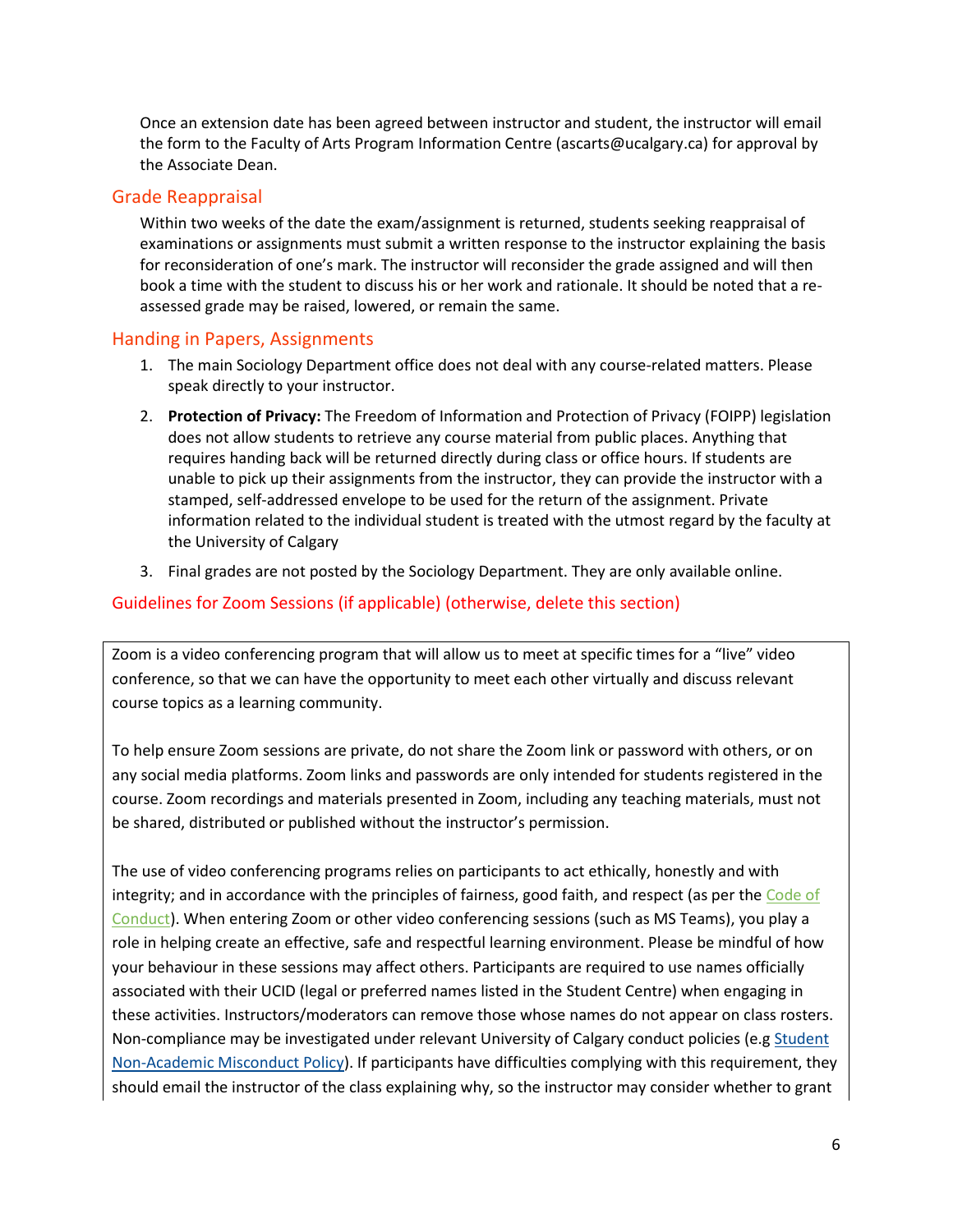an exception, and on what terms. For more information on how to get the most out of your zoom sessions visit[: https://elearn.ucalgary.ca/guidelines-for-zoom/](https://elearn.ucalgary.ca/guidelines-for-zoom/).

If you are unable to attend a Zoom session, please contact your instructor to arrange an alternative activity for the missed session (e.g., to review a recorded session). Please be prepared, as best as you are able, to join class in a quiet space that will allow you to be fully present and engaged in Zoom sessions. Students will be advised by their instructor when they are expected to turn on their webcam (for group work, presentations, etc.).

The instructor may record online Zoom class sessions for the purposes of supporting student learning in this class – such as making the recording available for review of the session or for students who miss a session. Students will be advised before the instructor initiates a recording of a Zoom session. These recordings will be used to support student learning only and will not be shared or used for any other purpose.

#### **Media Recording**

Please refer to the following statement on media recording of students: [https://elearn.ucalgary.ca/wp](https://elearn.ucalgary.ca/wp-content/uploads/2020/05/Media-Recording-in-Learning-Environments-OSP_FINAL.pdf)[content/uploads/2020/05/Media-Recording-in-Learning-Environments-OSP\\_FINAL.pdf](https://elearn.ucalgary.ca/wp-content/uploads/2020/05/Media-Recording-in-Learning-Environments-OSP_FINAL.pdf)

# Research Ethics

Students are advised that any research with human subjects – including any interviewing (even with friends and family), opinion polling, or unobtrusive observation – must have the approval of the Faculty Ethics Committee. In completing course requirements, students must not undertake any human subjects research without discussing their plans with the instructor, to determine if ethics approval is required.

## Copyright Legislation

All students are required to read the University of Calgary policy on Acceptable Use of Material Protected by Copyright [\(https://www.ucalgary.ca/policies/files/policies/acceptable-use-of-material](https://www.ucalgary.ca/policies/files/policies/acceptable-use-of-material-protected-by-copyright-policy.pdf)[protected-by-copyright-policy.pdf\)](https://www.ucalgary.ca/policies/files/policies/acceptable-use-of-material-protected-by-copyright-policy.pdf) and requirements of the Copyright Act [\(https://laws](https://laws-lois.justice.gc.ca/eng/acts/C-42/index.html)[lois.justice.gc.ca/eng/acts/C-42/index.html\)](https://laws-lois.justice.gc.ca/eng/acts/C-42/index.html) to ensure they are aware of the consequences of unauthorized sharing of course materials (including instructor notes, electronic versions of textbooks etc.). Students who use material protected by copyright in violation of this policy may be disciplined under the Non-Academic Misconduct Policy.

## Instructor Intellectual Property

Course materials created by professor(s) (including course outlines, presentations and posted notes, labs, case studies, assignments and exams) remain the intellectual property of the professor(s). These materials may NOT be reproduced, redistributed or copied without the explicit consent of the professor. The posting of course materials to third party websites such as note-sharing sites without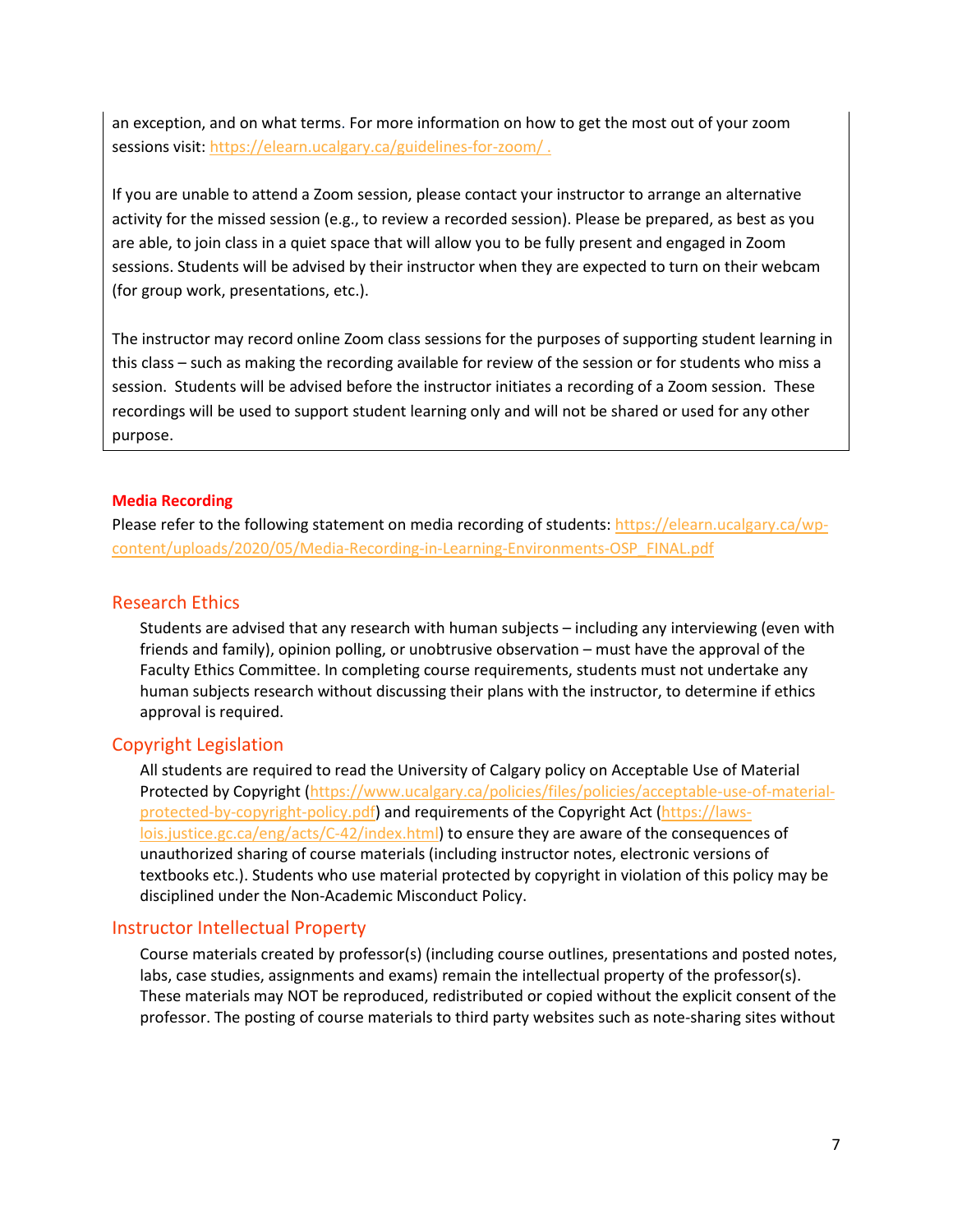permission is prohibited. Sharing of extracts of these course materials with other students enrolled in the course at the same time may be allowed under fair dealing.

#### Recording of Lectures

Note that the audio or video recording of lectures and taking screengrabs of PowerPoint slides during the lecture are not permitted without explicit authorization. The non-authorized media recording of lectures is inconsistent with the Code of Conduct and may result in discipline in accordance with the Student Non-Academic Misconduct Policy and Procedure. For more information click here: [https://www.ucalgary.ca/policies/files/policies/non-academic-misconduct](https://www.ucalgary.ca/policies/files/policies/non-academic-misconduct-policy.pdf)[policy.pdf.](https://www.ucalgary.ca/policies/files/policies/non-academic-misconduct-policy.pdf)

#### Sharing of Lecture Notes and Exam Questions

Note that publicly sharing lectures notes and exam questions on 3rd party sites such as OneClass, StudyBlue, Quizlet, Course Hero, etc. is not permitted. If you wish to use these helpful studying tools, make sure you adjust your privacy settings accordingly. Any violations are subject to investigation under the UofC Student Non-Academic Misconduct Policy. For more information, click here[:https://www.ucalgary.ca/policies/files/policies/non-academic-misconduct-policy.pdf.](https://www.ucalgary.ca/policies/files/policies/non-academic-misconduct-policy.pdf)

#### Academic Misconduct

Please refer to the website listed below for information on University of Calgary policies on Plagiarism/Cheating/Other Academic Misconduct:

<http://www.ucalgary.ca/pubs/calendar/current/k.html>

#### Academic Accommodation

Students seeking an accommodation based on disability or medical concerns should contact Student Accessibility Services; SAS will process the request and issue letters of accommodation to instructors. For additional information on support services and accommodations for students with disabilities, visit www.ucalgary.ca/access/. Students who require an accommodation in relation to their coursework based on a protected ground other than disability should communicate this need in writing to their Instructor. The full policy on Student Accommodations is available at: <http://www.ucalgary.ca/policies/files/policies/student-accommodation-policy.pdf>

Students needing an Accommodation based on a Protected Ground other than Disability, should communicate this need, preferably in writing, to the course instructor.

#### Libraries & Cultural Resources

To contact your librarian or find out about the resources and services available to sociology students go to the Sociology Library guide[: https://library.ucalgary.ca/guides/sociology](https://library.ucalgary.ca/guides/sociology)

To access the main Library website go to: [https://library.ucalgary.ca](https://library.ucalgary.ca/)

#### Wellness and Mental Health Resources

The University of Calgary recognizes the pivotal role that mental health plays in physical health, social connectedness and academic success, and aspires to create a caring and supportive campus community where individuals can freely talk about mental health and receive support when needed. We encourage you to explore the excellent mental health resources available throughout the university community, such as counselling, self-help resources, peer support or skills-building available through Student Wellness Services (Room 370 MacEwan Student Centre,